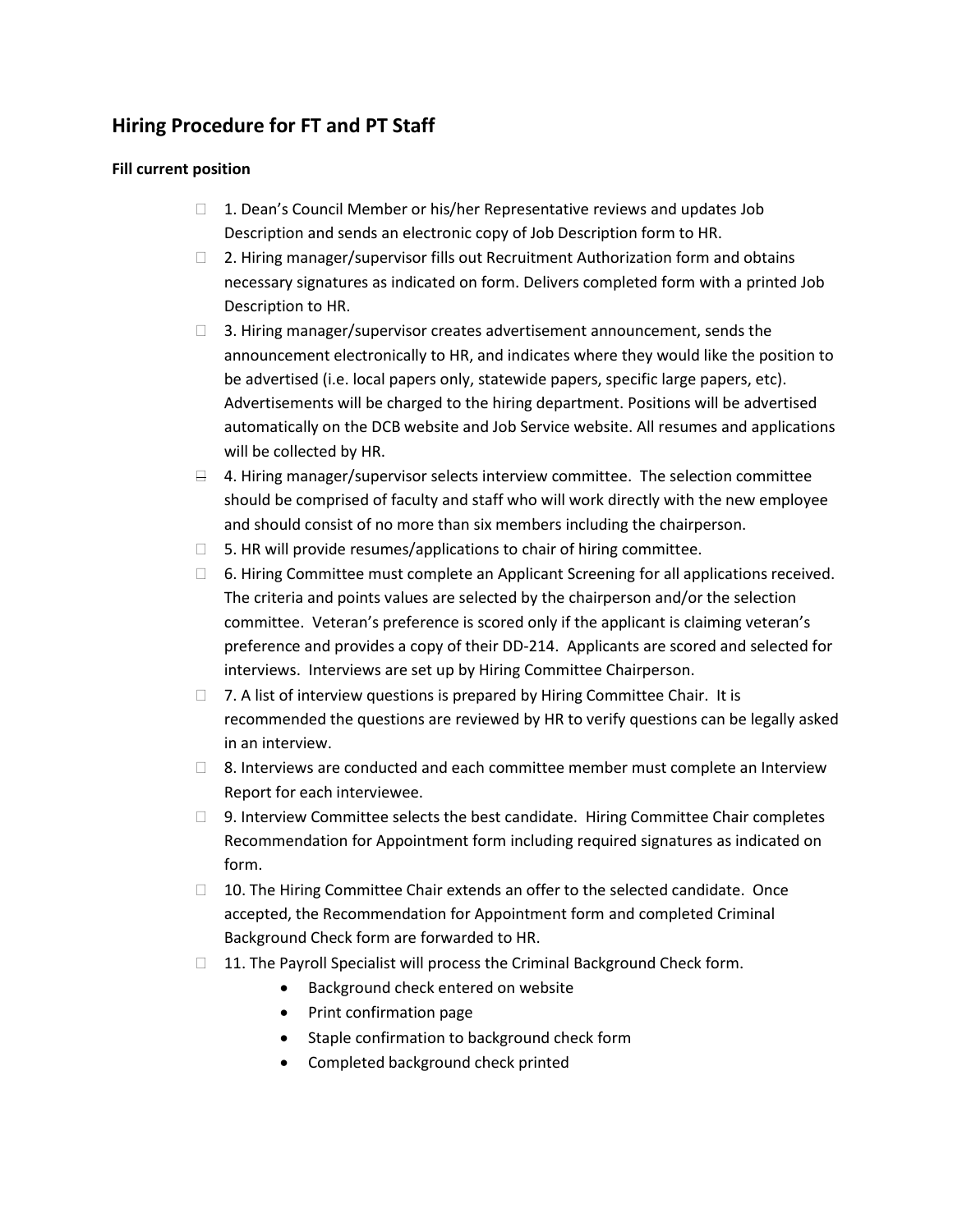- Email hiring manager/supervisor, CC Payroll Specialist regarding completed background check
- $\Box$  12. Hiring manager/supervisor creates and sends decline letters to non-selected interviews.
- $\Box$  13. Payroll specialist will create a Person of Interest (POI) in PeopleSoft to obtain Emplid for new hire.
- $\Box$  14. Payroll specialist will email POI, hiring manager/supervisor, and IT Supervisor with Emplid and Claim Your Account document.
- $\Box$  15. POI must complete steps in the Claim Your Account document to receive their User ID for NDUS and setup their Email account.
- $\Box$  16. IT Manager verifies the POI's email is setup and sends a confirmation email to POI and hiring manager/supervisor.
- $\Box$  17. Hiring supervisor/manager notifies IT Manager regarding Email groups, etc to which POI needs to be added.
- $\Box$  18. Hiring supervisor/manager works with Campus Dean to complete the Contract Request Form. The Campus Dean will forward the Contract Request Form to Payroll Specialist for processing.
- $\Box$  19. The Payroll Specialist will process the Contract Request Form giving one copy to the Campus Dean for signature and mailing. The Campus Dean's office will give a copy of the signed contract to the Payroll Specialist when signed by the Campus Dean and new hire (where applicable).
- $\Box$  20. The hiring manager/supervisor should follow the Supervisor Checklist and New Employee Checklist to complete the hiring process.
- $\Box$  21. The hiring manager will provide copies of the selected candidate's application packet (application, resume, transcripts, etc.) to HR.

#### **Fill new position**

- □ 1. Hiring manager/supervisor creates Job Description and Request for New Position. Attaches a hard copy of completed Job Description form to Recruitment Authorization form and sends electronic copy of Job Description form and printed forms to HR.
- $\Box$  2. Hiring manager/supervisor fills out Recruitment Authorization form, obtains necessary signatures as indicated on form and delivers completed form to HR.
- $\Box$  3. Hiring manager/supervisor creates advertisement announcement, sends the announcement electronically to HR, and indicates where they would like the position to be advertised (i.e. local papers only, statewide papers, specific large papers, etc). Positions will be advertised automatically on the DCB website and Job Service website. All resumes and applications will be collected by HR.
- $\Box$  4. Hiring manager/supervisor selects interview committee.
- $\Box$  5. HR will provide resumes/applications to chair of hiring committee.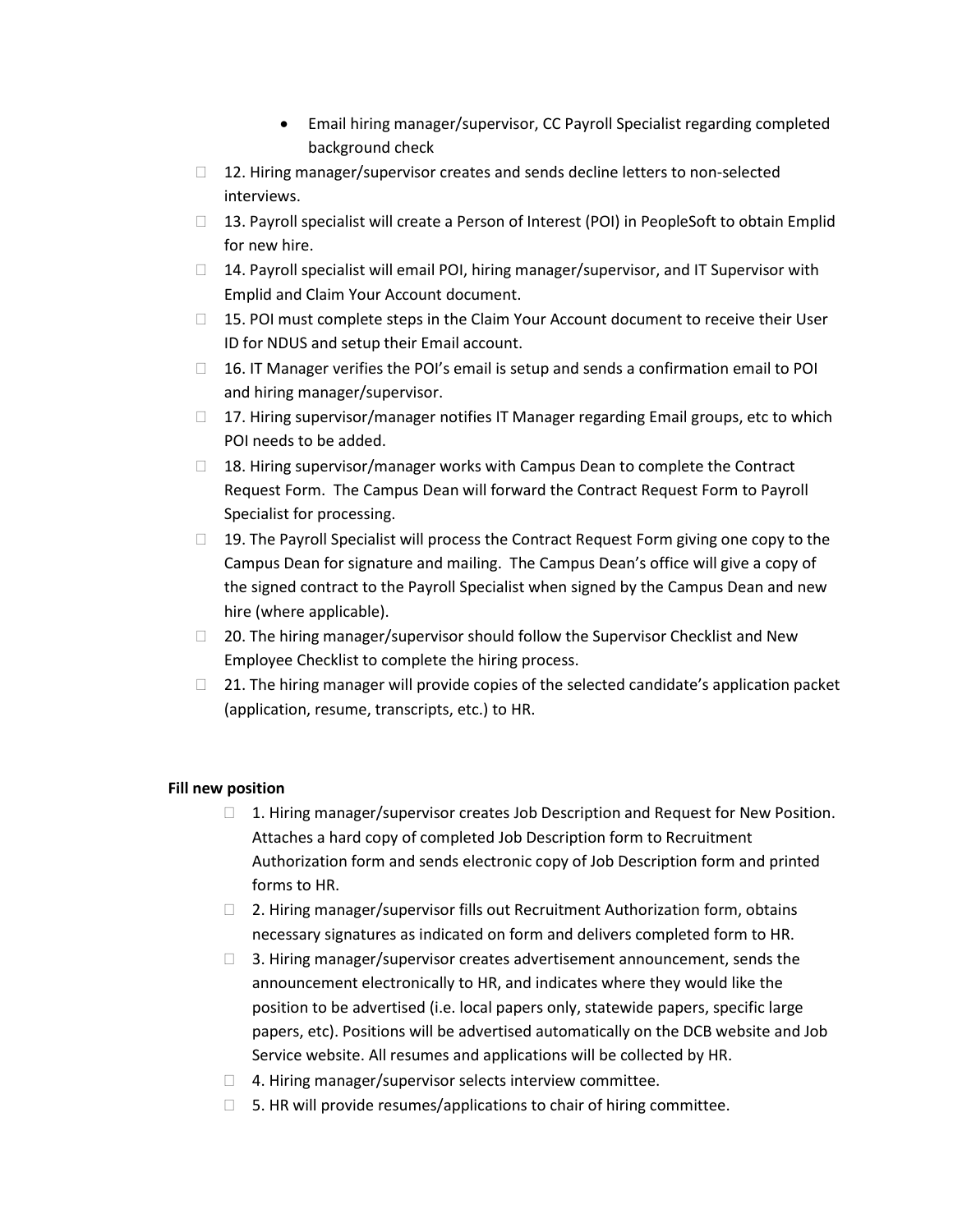- $\Box$  6. Hiring Committee must complete an Applicant Screening for all applications received. Applicants are scored and selected for interviews. Interviews are set up by Hiring Committee Chairperson.
- □ 7. A list of interview questions is prepared by Hiring Committee Chair. It is recommended the questions are reviewed by HR to verify questions can be legally asked in an interview.
- $\Box$  8. Interviews are conducted and each committee member must complete an Interview Report for each interviewee.
- $\Box$  9. Interview Committee selects the best candidate. Hiring Committee Chair completes Recommendation for Appointment form including required signatures as indicated on form.
- □ 10. The Hiring Committee Chair extends an offer to the selected candidate. Once accepted, the Recommendation for Appointment form and completed Criminal Background Check form are forwarded to HR.
- $\Box$  11. The Payroll Specialist will process the Criminal Background Check form.
	- Background check entered on website
	- Print confirmation page
	- Staple confirmation to background check form
	- Completed background check printed
	- Email hiring manager/supervisor, CC Payroll Specialist regarding completed background check
- □ 12. Hiring manager/supervisor creates and sends decline letters to non-selected interviewees.
- $\Box$  13. Payroll specialist will create a Person of Interest (POI) in PeopleSoft to obtain Emplid for new hire.
- $\Box$  14. Payroll specialist will email POI, hiring manager/supervisor, and IT Supervisor with Emplid and Claim Your Account document.
- $\Box$  15. POI must complete steps in the Claim Your Account document to receive their User ID for NDUS and setup their Email account.
- $\Box$  16. IT Manager verifies the POI's email is setup and sends a confirmation email to POI and hiring manager/supervisor.
- $\Box$  17. Hiring supervisor/manager notifies IT Manager regarding Email groups, etc to which POI needs to be added.
- $\Box$  18. Hiring supervisor/manager works with Campus Dean to complete the Contract Request Form. The Campus Dean will forward the Contract Request Form to Payroll Specialist for processing.
- $\Box$  19. The Payroll Specialist will process the Contract Request Form giving one copy to the Campus Dean for signature and mailing. The Campus Dean's office will give a copy of the signed contract to the Payroll Specialist when signed by the Campus Dean and new hire (where applicable).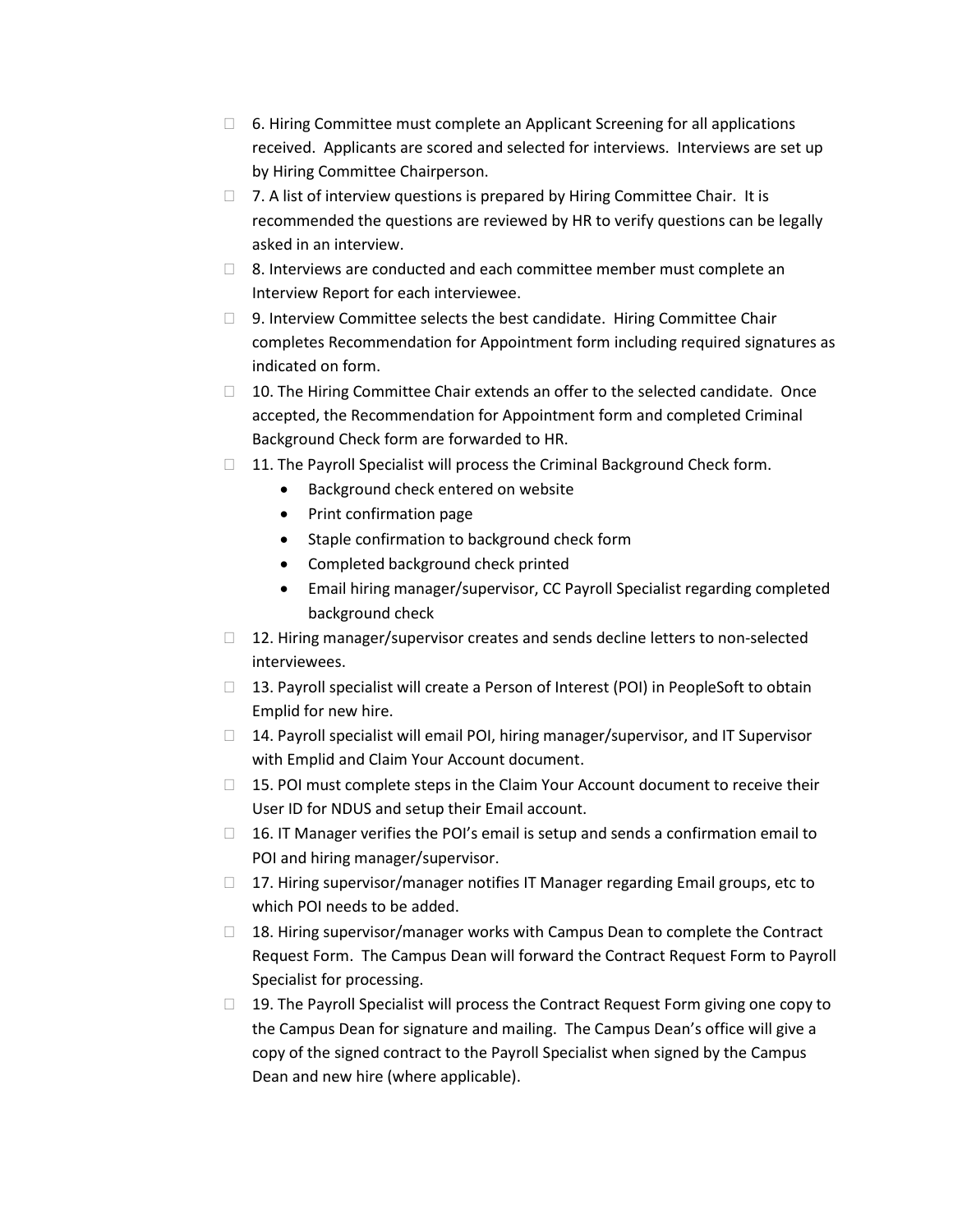- $\Box$  20. The hiring manager/supervisor should follow the Supervisor Checklist and New Employee Checklist to complete the hiring process.
- $\Box$  21. The hiring manager will provide copies of the selected candidate's application packet (application, resume, transcripts, etc.) to HR in the Business office.

# AD Examples

## **DCB website Ad**

## **CUSTODIAN – Part-time, 12 month position**

## **DAKOTA COLLEGE AT BOTTINEAU**

**DESCRIPTION**: Performing custodial work required for the routine cleaning and upkeep of campus buildings. Included moving furniture and equipment, collecting and baling waste paper and performing other related custodial duties such as scrubbing, mopping and sweeping floors; cleaning, renovating and renewing floor surface finishes; cleaning windows, walls, woodwork and washrooms; cleaning and dusting furnishings; shoveling snow.

**MINIMUM QUALIFICATIONS:** Elementary knowledge of the materials, equipment and methods used in the cleaning and upkeep of buildings, ability to perform cleaning work; knowledge, skill and mental development equivalent to the completion of high school; ability to follow written and verbal instructions and to work independently after instructions; ability to perform physical labor necessary to perform the duties of the position; and enthusiasm and willingness to perform all facets of custodial services as described above.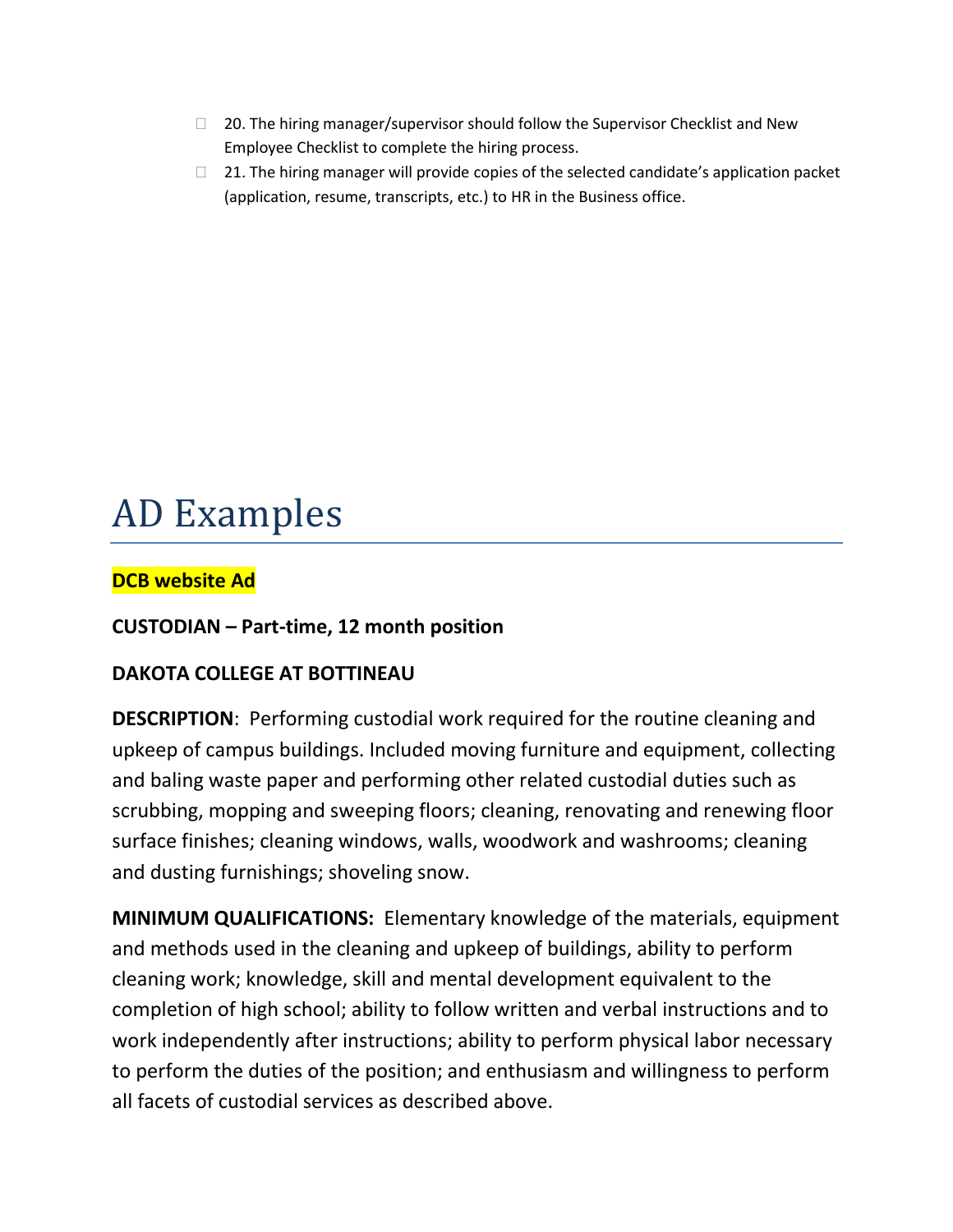**QUALIFICATIONS PREFERRED:** One-year custodial experience.

**HOURS:** Flexible schedule of up to 40 hours per week

**COMPENSATION:** Salary commensurate on experience.

**APPLICATION PROCEDURE**: Please include a DCB application, a resume, and the names and telephone numbers of three professional references. Employment will require passing a criminal history background investigation. Submit the application form to:

> Human Resources Dakota College Custodian Search committee 105 Simrall Boulevard Bottineau, ND 58318-1198 Email: [dcb.humanresources@dakotacollege.edu](mailto:dcb.humanresources@dakotacollege.edu)

**CLOSING DATE:** November 8th or until suitable candidate is found

*Dakota College at Bottineau is an Equal Opportunity Employer. Veterans claiming preference must submit all proof of eligibility by the closing date. Proof of eligibility includes a DD-214 and if claiming disabled status, a current letter of disability.*

## **Newspaper ads**

CUSTODIAN – Part-time(up to 40 hours/week), 12 month position

Duties include performing custodial work required for routine cleaning, upkeep of campus buildings - including moving furniture, equipment, collecting and baling waste paper, scrubbing, mopping, sweeping floors, renovating and renewing floor surface finishes, cleaning windows, walls, woodwork and washrooms, cleaning and dusting furnishings, shoveling snow.

Salary commensurate on experience.

Go to<http://www.dakotacollege.edu/employment.php> for full job description and application procedures. Employment will require passing a criminal history background investigation.